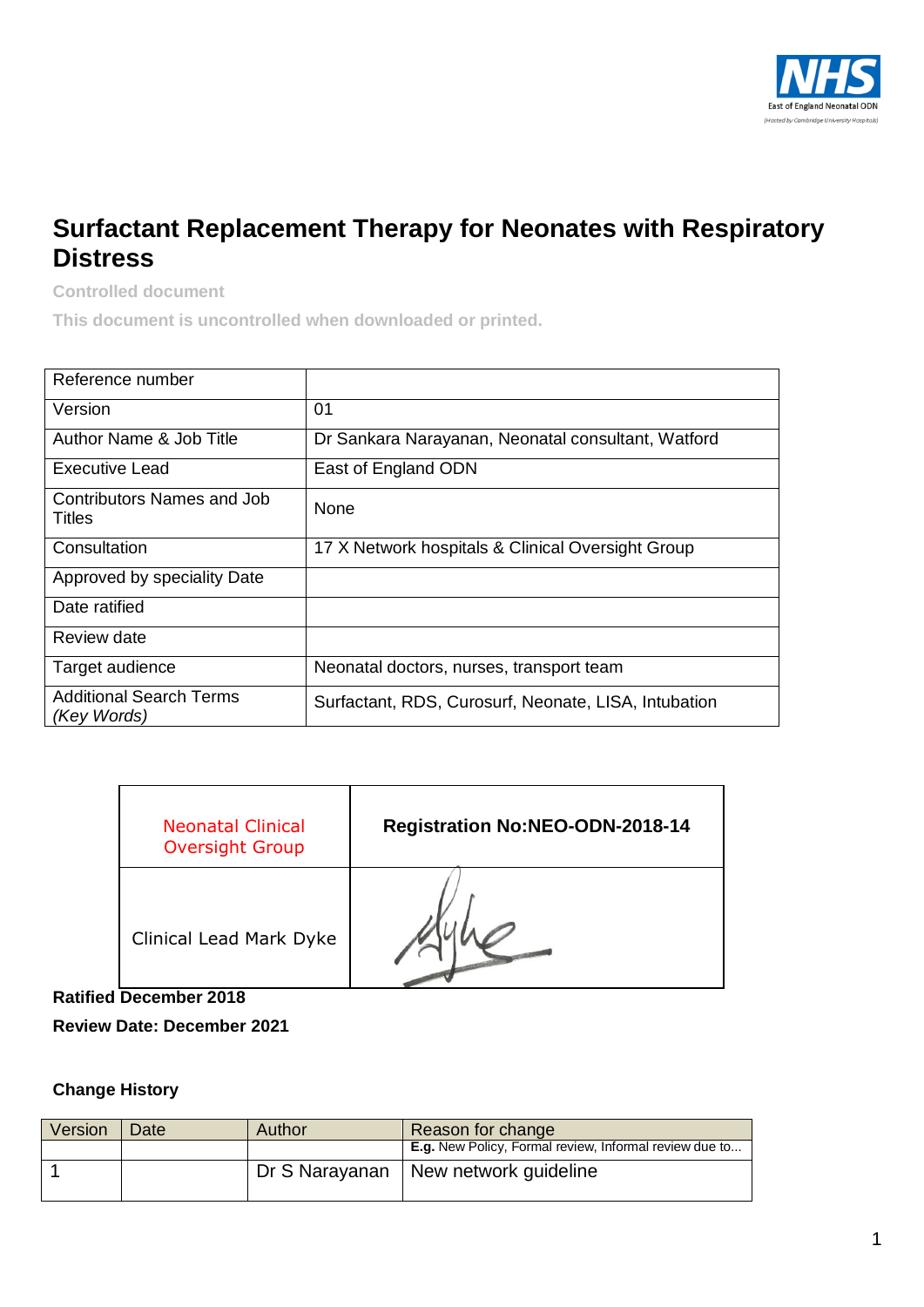

# **CONTENTS**

|                 | 1. Purpose of the Guideline:            | 4 |
|-----------------|-----------------------------------------|---|
|                 | 2. Target Audience:                     | 4 |
|                 | 3. Introduction & Background:           | 4 |
|                 | 4. Definitions:                         | 4 |
|                 | 5. Indications, preparation and dosage: | 5 |
|                 | 6. Surfactant administration procedure: | 7 |
|                 | 7. Adverse effects:                     | 8 |
|                 | 8. Post procedure care                  | 8 |
|                 | 9. Audit standards:                     | 9 |
| 10 <sub>1</sub> | <b>References</b>                       | 9 |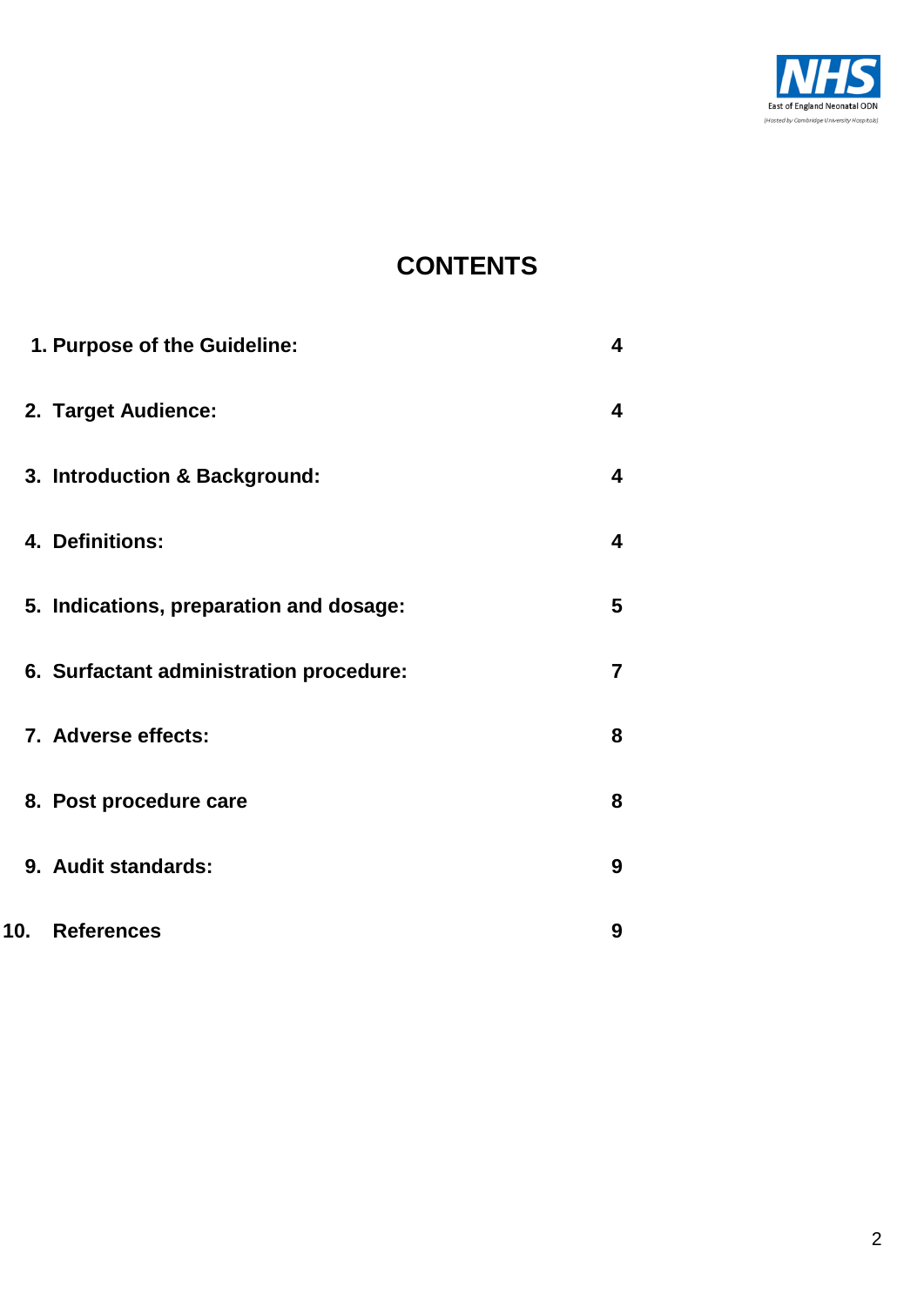

# **GLOSSARY OF TERMS**

| <b>TERM</b>            | Gestation $\geq$ 37 completed weeks                   |
|------------------------|-------------------------------------------------------|
| <b>PRETERM</b>         | Gestation < 37 completed weeks                        |
|                        | Moderate/Late PRETERM Gestation between 32 - 36 weeks |
| <b>Very PRETERM</b>    | Gestation between 28 - 32 weeks                       |
| <b>Extreme PRETERM</b> | Gestation < 28 weeks                                  |
| <b>RDS</b>             | <b>Respiratory Distress Syndrome</b>                  |
| <b>NICU</b>            | <b>Neonatal Intensive Care Unit</b>                   |
| PH                     | <b>Pulmonary Haemorrhage</b>                          |
| <b>INSURE</b>          | <b>INtubate, SURfactant and Extubate</b>              |
| <b>LISA</b>            | <b>Less Invasive Surfactant Administration</b>        |
| <b>MIST</b>            | <b>Minimally Invasive Surfactant Therapy</b>          |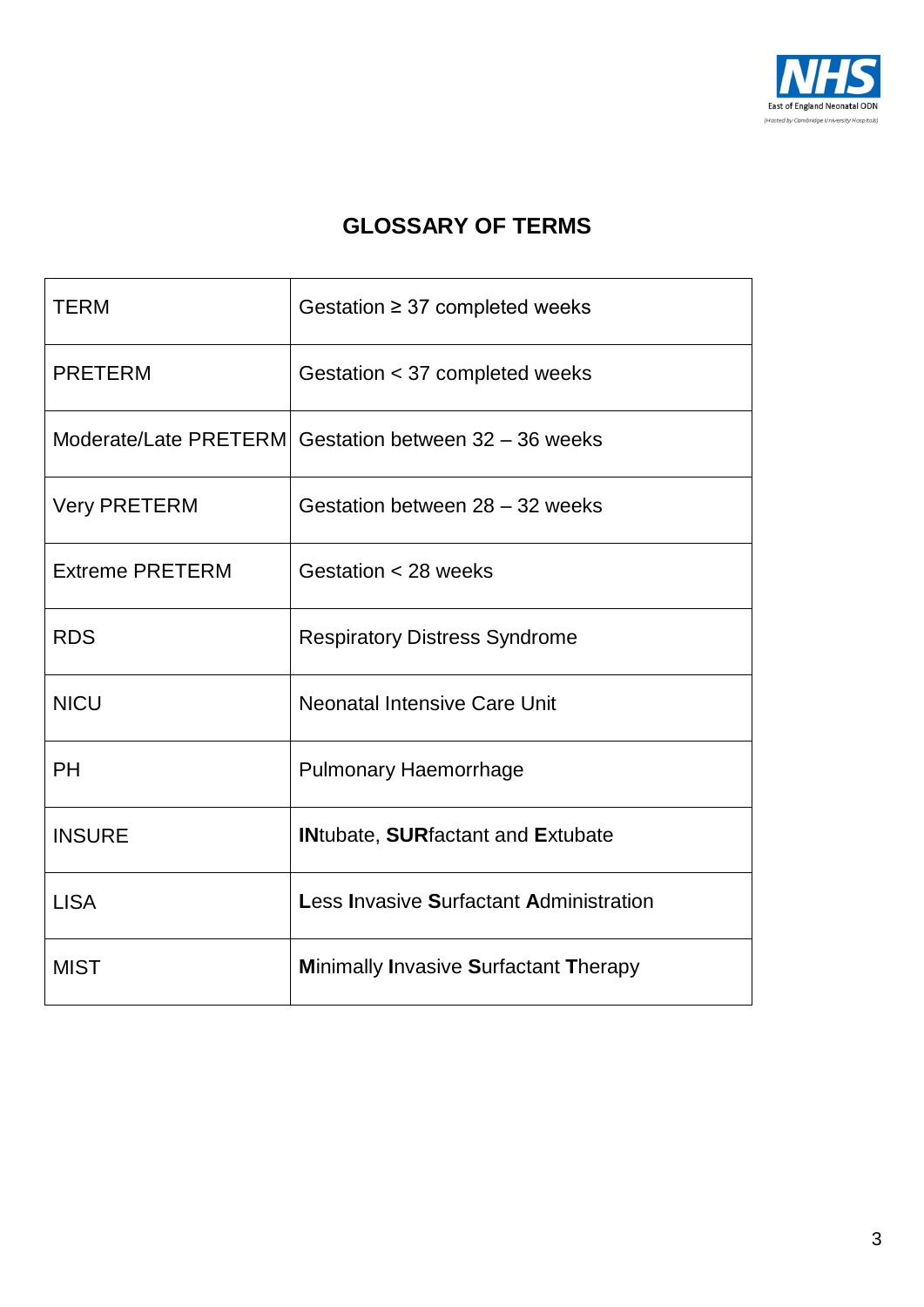

## <span id="page-3-0"></span>**1. Purpose of the Guideline**

To provide guidance on surfactant administration in preterm and term neonates who either present with, or are at high risk of developing, surfactant deficiency respiratory distress syndrome. The document outlines the indications, dosage, formulation and procedure for surfactant administration & timing/strategies for surfactant use. It also discusses the post procedure management; complications and sets out audit standards for monitoring compliance.

## <span id="page-3-1"></span>**2. Target Audience**

This guideline is intended for the use of neonatal medical and nursing staff in appropriate clinical areas (neonatal unit, delivery suite, maternity theatres and very rarely for a preterm neonate presenting to Children's Emergency Department following an out of hospital birth.

## <span id="page-3-2"></span>**3. Introduction & Background**

Respiratory distress syndrome (RDS) due to surfactant deficiency is a major cause of morbidity and mortality in preterm infants [\[1\]](#page-8-2). Secondary surfactant deficiency complicates other respiratory disorders in neonates such as meconium aspiration syndrome, sepsis/pneumonia, congenital lung malformations and possibly pulmonary haemorrhage.

There is good quality clinical evidence that links early surfactant treatment and reduced respiratory morbidity and improved survival without bronchopulmonary dysplasia [\[2,](#page-8-3) [3\]](#page-8-4).

Natural surfactants are more beneficial when compared to synthetic surfactants in the treatment of respiratory distress syndrome. Babies (preterm and term) with respiratory distress where surfactant is indicated should receive a natural surfactant preparation [\[3\]](#page-8-4). Preparations available in the UK are:

**Poractant alfa** (Curosurf®, 120 mg / 1.5 mL & 240 mg / 3 mL, Chiesi Pharmaceuticals), a natural surfactant preparation of porcine origin

**Beractant** (Survanta® 200 mg / 8 mL, ABBVIE Ltd), a natural surfactant preparation of bovine origin

## **Definitions**

#### <span id="page-3-3"></span>**a) Prophylactic surfactant therapy:**

It is a preventative strategy where surfactant is routinely administered to preterm infants below a certain gestation threshold (usually < 28 weeks). This is usually done in delivery room soon after birth regardless of baby's condition or presence/severity of RDS. Surfactant should ideally be administered within 10 - 30 minutes of birth as per this strategy [\[1\]](#page-8-2). Though recent evidence does not support this treatment strategy [\[4\]](#page-8-5), *babies who are likely to be transferred out to a NICU, it is pragmatic to intubate and administer surfactant and keep them ventilated pending transfer.*

#### **b) Early rescue surfactant therapy:**

Early rescue is defined as surfactant administration within  $1 - 2$  hours of birth for babies who show clinical symptoms/signs of RDS. This approach has been reported to be superior to prophylactic treatment in terms of reduction in mortality, air leak, chronic lung disease and/or death.

Early rescue treatment is considered as current standard [\[2,](#page-8-3)3]. Babies with RDS should be given surfactant early in the course of the disease. **A suggested protocol would treat < 26 week babies at FiO2 threshold**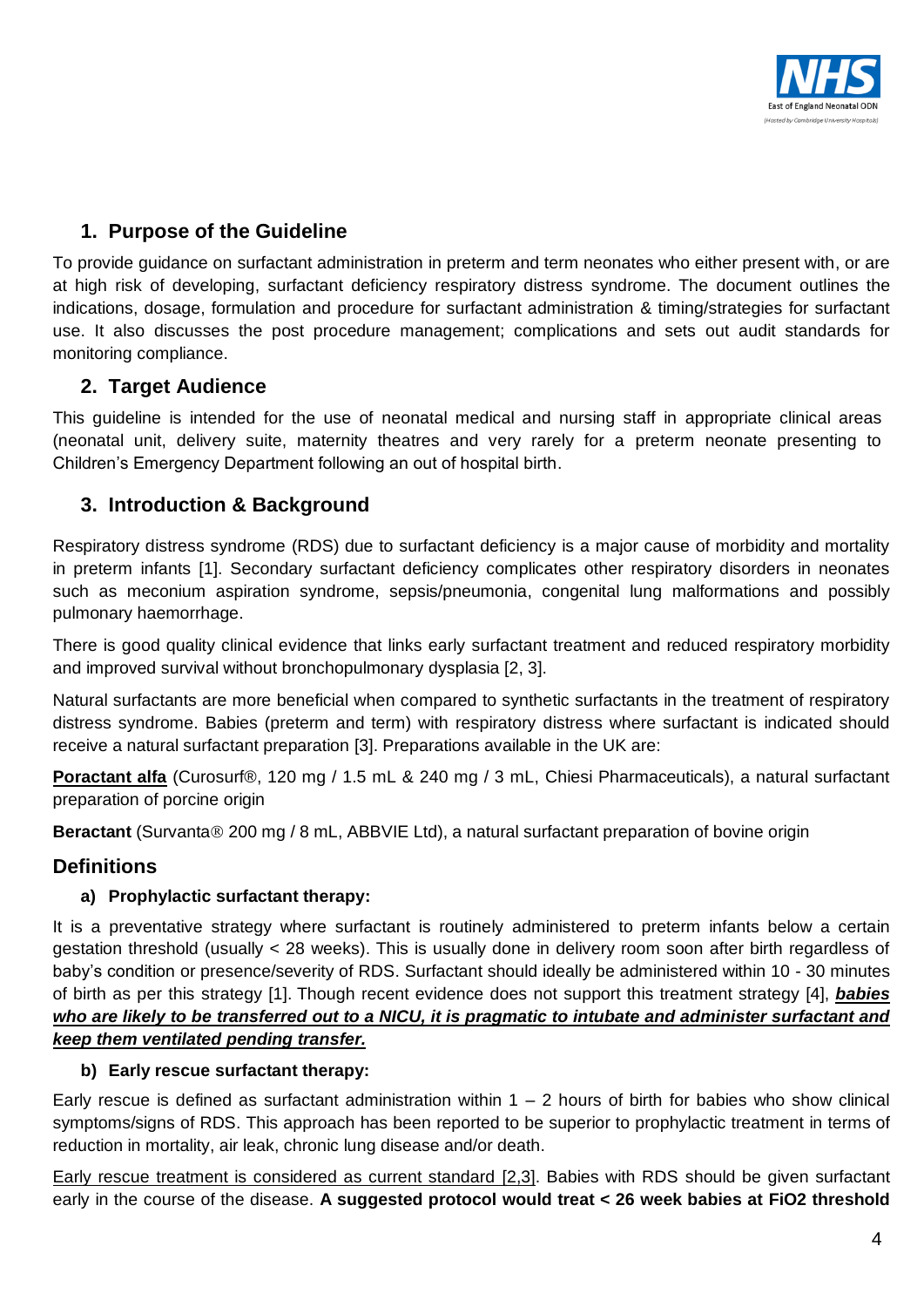

**of > 0.3 and > 26 week babies at FiO2 > 0.4.** However, surfactant should be administered as part of delivery room stabilisation (or soon after admission to neonatal unit) in preterm infants who need intubation as part of their stabilisation process or in a very preterm infant who is not steroid mature [\[2\]](#page-8-3).

INSURE and LISA/MIST approaches should be considered. LISA may have marginal benefits when compared to INSURE. However, LISA technique requires specific equipment, training of healthcare professionals and consideration of modified sedation protocols. Detailed description of LISA/MIST is outside the scope of this guideline, units who are interested in implementing LISA/MIST are advised to develop their own guidelines about practical aspect of the procedure.

#### **a. INSURE:**

**IN**tubate, **SUR**factant, **E**xtubate is the recommended technique with a view to reducing baro/volutrauma and airway inflammation secondary to mechanical ventilation [\[5\]](#page-8-3). Consideration should be given towards continuing MV for infants that are being transferred to NICUs.

#### b. **LISA/MIST:**

Less invasive or Minimally Invasive surfactant administration/therapy has been developed in the recent years as an alternative to INSURE in avoiding intubation for surfactant delivery. This technique instead uses a thin catheter to deliver surfactant in a spontaneously breathing infant on nasal CPAP. A recent meta-analysis reported that LISA technique reduced the need for MV and reduction in composite outcome of BPD/death and BPD in survivors (4)

## <span id="page-4-0"></span>**4. Indications, preparation and dosage:**

#### **Primary surfactant deficiency:**

 $\circ$  Preterm neonate 23 – 34 weeks with moderate to severe RDS and/or high risk of developing moderate/severe RDS (no or inadequate antenatal steroids, gestational diabetes etc.)

[Useful guide: Preterm babies with RDS on CPAP should be given surfactant if > 26 weeks and FiO2 >0.3 and > 26 weeks on FiO2 > 0.4 **and/or** increased work of breathing with respiratory and/or mixed acidosis and/or radiographic evidence of neonatal RDS] [\[5\]](#page-8-3)

 $\circ$  Late preterm infant/Early term infant with moderate to severe RDS requiring FiO2 > 0.4 and/or increased work of breathing

#### - **Other indications in intubated infants (secondary surfactant deficiency):**

- o Meconium aspiration syndrome
- o Persistent pulmonary hypertension of newborn
- o Congenital pneumonia
- $\circ$  Pulmonary haemorrhage (note this can be a rare complication of surfactant therapy in which case it should not be repeated)

#### - **Surfactant therapy not useful/not indicated:**

- o Chronically ventilated preterm/term infants
- o Congenital diaphragmatic hernia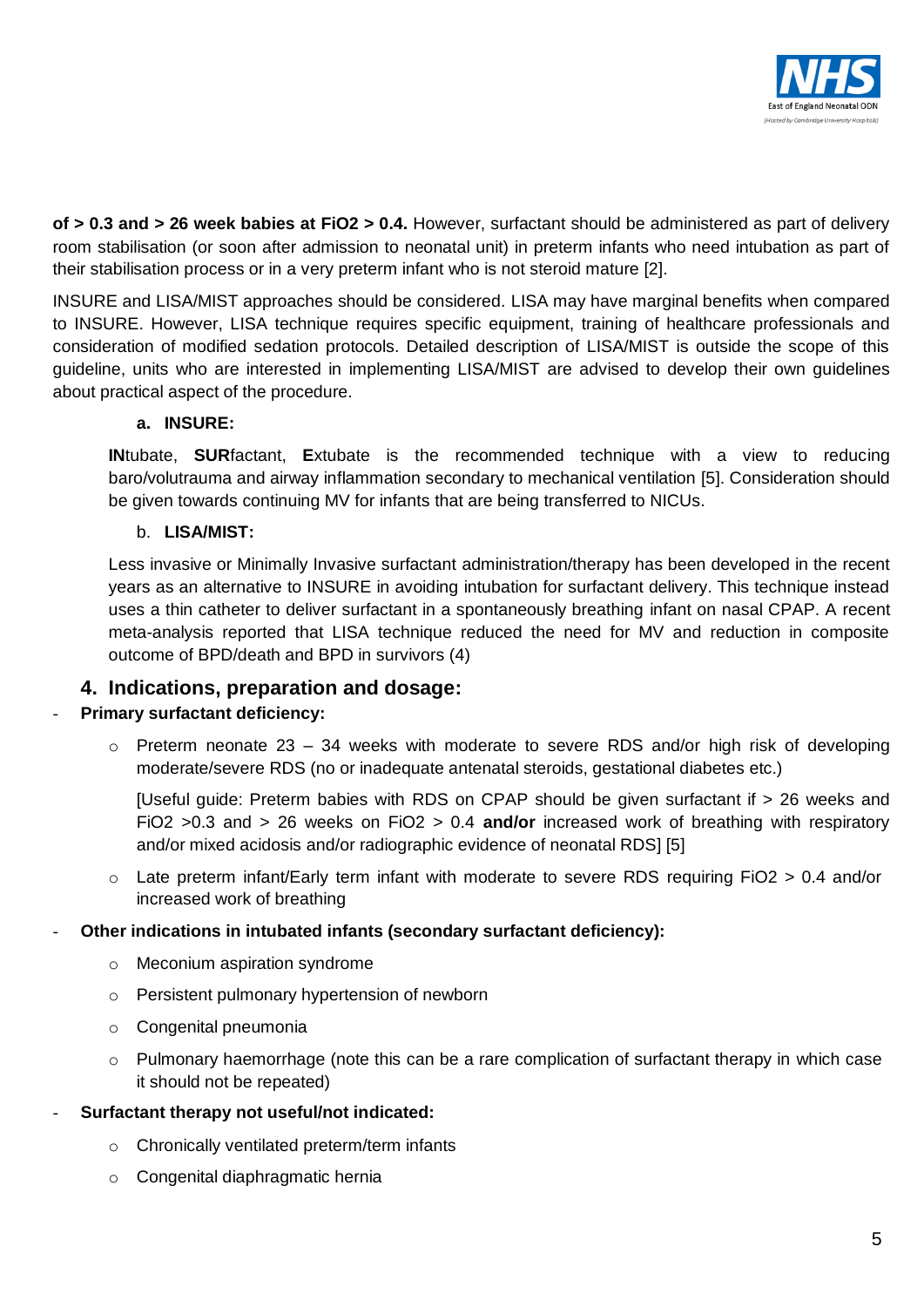

- o Infants ventilated for non-respiratory indications (e.g. neuromuscular problems, congenital anomalies etc.)
- Second dose of surfactant should be considered if there is on-going oxygen requirement (FiO2 > 40%) and continuing need for mechanical ventilation. Second dose should preferably be not repeated within 12 hours of the first dose. However, some infants will need a repeat dose earlier, this should be discussed with consultant and reasoning clearly documented in notes. Occasionally, a third dose may be required.
- **Preparation & storage:**
	- **Poractant alfa (Curosurf)**
		- **Curosurf 120 mg®** / 1.5 ml vial Intratracheal Suspension
		- **Curosurf 240 mg®** / 3 ml vial Intratracheal Suspension
		- $\circ$  Stored in refrigerator (2 8<sup>0</sup> C, protected from light)
	- **Beractant (Survanta)**
		- 200 mg / 8 mL
		- Stored in refrigerator (2-8 C, protected from light)





#### - **Dose**

- o **Curosurf**
	- **200 mg/kg/dose** offers significant benefits than 100 mg/kg for treatment of surfactant deficiency RDS [\[5\]](#page-8-3)
	- **100 mg/kg/dose** for secondary surfactant deficiency or for repeat doses
- o **Survanta**
	- **100 mg/kg**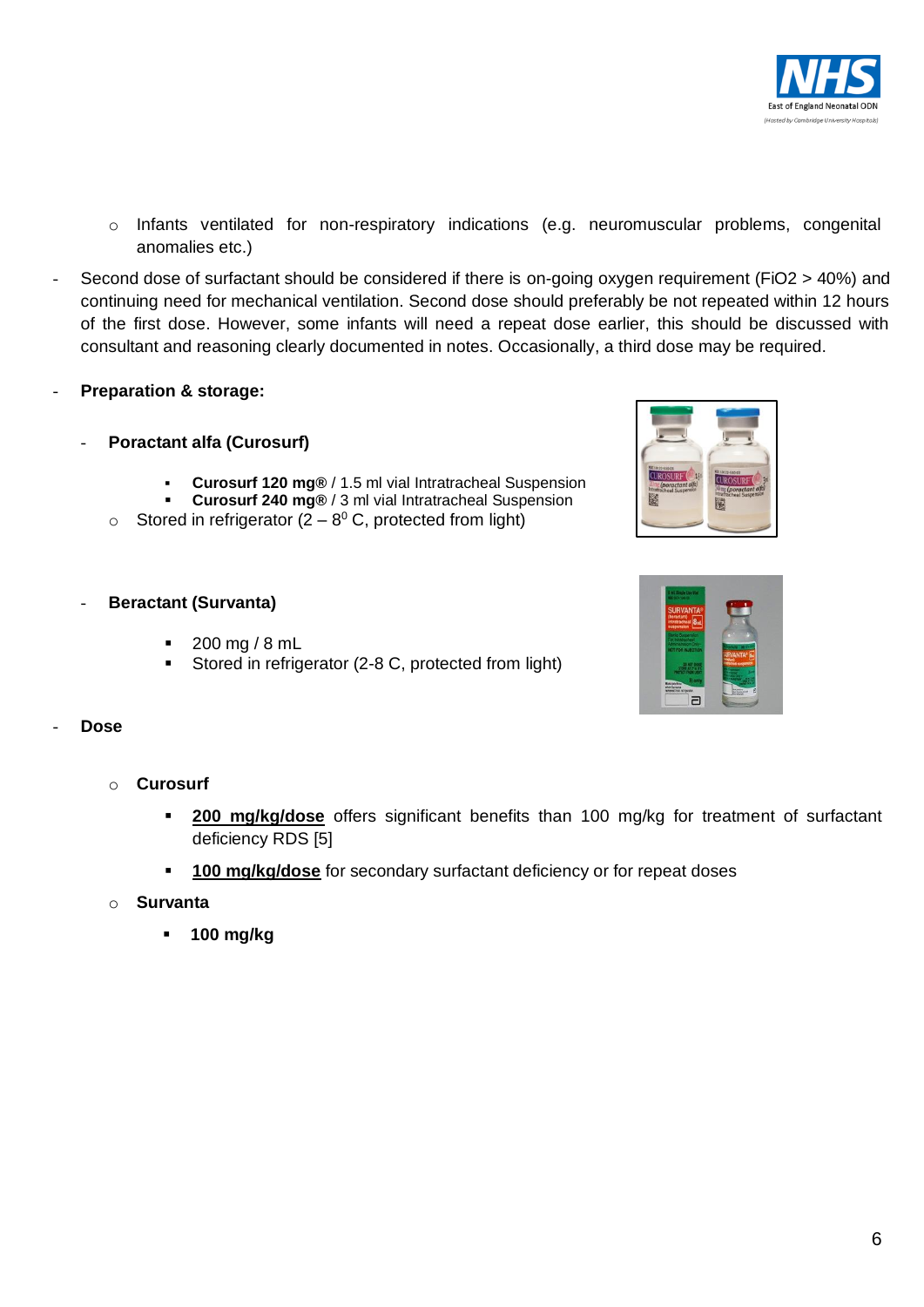

## <span id="page-6-0"></span>**5. Surfactant administration procedure:**

(Additional info on surfactant administration available @<https://youtu.be/noNN2ocs9ZY> )

- Clarify indication with consultant and agree on dose and strategy (INSURE, LISA/MIST or surfactant administration and ventilate)
- Prescribe on drug chart on the once only side. Round up to nearest multiple of 120 mg. E.g. Curosurf .... mg (.... mg/kg/dose) via endotracheal route. Document batch no(s).
- Prepare equipment:
	- o Neo puff/Tom thumb (preferable) or neonatal self-inflating bag
	- o Suction catheter and functioning suction apparatus,
	- $\circ$  Slowly warm up surfactant vial(s) to room temperature (placing in an incubator or within a closed fist for few minutes)
	- o Turn the vial upside down a few times to ensure uniform suspension
	- o Check colour (creamy white), expiry date and batch number
	- $\circ$  Pre-cut surfactant administration catheter (1-2 cm short of total endotracheal tube length including adapter),
	- $\circ$  5 ml syringe X 2, (special syringe as surfactant coats normal syringes)
	- $\circ$  18 G needle X 2
- Verbal consent from parents and document in notes, if possible [\[6\]](#page-8-6)

#### **Administration in delivery suite:**

- Resuscitate/stabilise newborn as per first hour care and/or NLS guideline
- Intubate airway, confirm correct airway placement by ensuring bright yellow colour change on Pedi-cap
- Ensure adequate, symmetrical chest rise, stable heart rate > 100/min and saturations > 90 %
- Fix endotracheal tube at appropriate length at lips
- Ensure that baby is in supine position
- Draw up surfactant and rapidly administer using the administration set
- Withdraw syringe and draw up 1 ml of air and flush the surfactant catheter with air to ensure that surfactant has been administered
- Continue IPPV until heart rate and O2 saturations are in satisfactory range
- Consider reducing PIP to decrease volutrauma following improved lung compliance after surfactant administration
- Transfer baby as soon as possible to neonatal unit after showing to parents
- Prescribe and sign prescription chart and document in clinical notes
- Complete high cost drug form (appendix A) & leave in nursing folder for consultant signature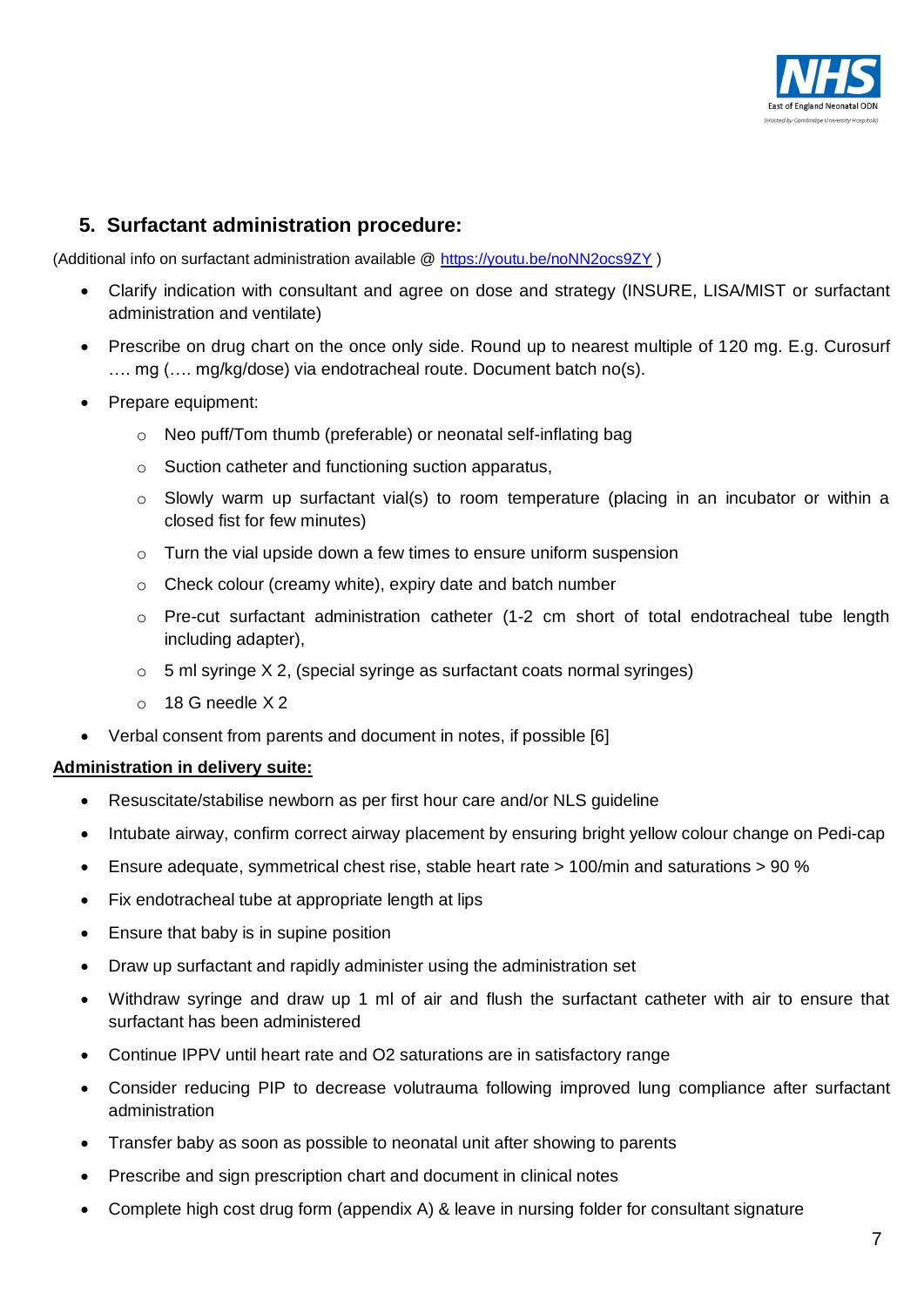

#### **Administration in neonatal unit:**

- Draw appropriate dose of surfactant as prescribed
- Ensure proper endotracheal tube placement
- Suction ET tube if necessary
- Optimise ventilation/oxygenation as necessary
- Disconnect from ventilator and administer surfactant
- Connect to ventilator on targeted tidal volume or volume guarantee, alternatively hand ventilate gently on required pressures and reconnect to ventilator
- Once stable, reconnect to ventilator or extubate in case of INSURE
- <span id="page-7-0"></span>Sign prescription chart and document procedure in clinical notes

## **6. Adverse effects**

- Desaturations/bradycardia during/immediately after administration, usually resolves with IPPV
- Endotracheal tube blockage (if this results in desaturations/decrease in tidal volumes that doesn't improve with IPPV for 2-3 minutes, suction endotracheal tube to remove obstruction)
- Pulmonary haemorrhage

## <span id="page-7-1"></span>**7. Post procedure care**

- Remain by patient's cot side until you are satisfied that baby's clinical condition is stable
- Check oxygen saturations, tidal volume and ventilator graphics. Lung compliance rapidly improves and ventilator pressures may need to be reduced rapidly (if not on TTV) as guided by tidal volumes to prevent baro/volu-trauma
- Check a blood gas 15 30 minutes' post procedure
- Record any deterioration/adverse event or post procedure interventions in clinical records
- Suctioning should ideally be avoided for 1-hour post procedure, however, if surfactant is blocking the endotracheal tube and interfering with ventilation, prompt suctioning should be performed to clear obstruction
- Any unused, unopened but pre-warmed surfactant can be returned for storage in the refrigerator as long as it is within 24 hours- once only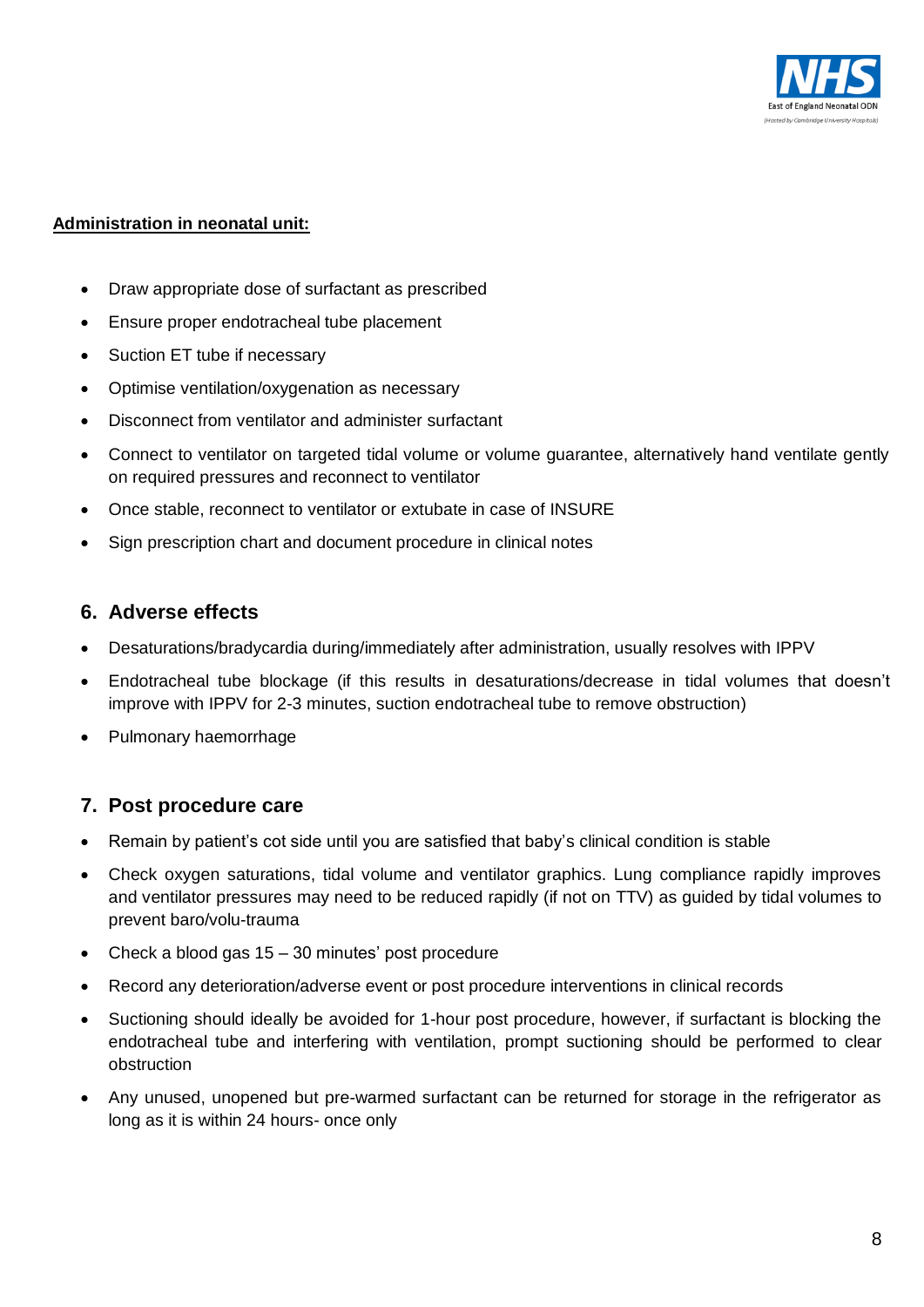

## <span id="page-8-0"></span>**8. Audit standards**

- **a)** All preterm infants with RDS who need mechanical ventilation should be given a natural surfactant within 30 minutes of intubation.
- **b)** All preterm infants, in whom surfactant treatment is indicated, should receive an initial dose of 200 mg/kg (rounded up to the nearest multiple of 120 mg) of surfactant.
- **c)** All surfactant prescriptions should adhere to expected prescription standards as per Trust medicines management policy – Refer **Appendix B**

## <span id="page-8-1"></span>**9. References**

- <span id="page-8-2"></span>1. Polin, R.A., et al., *Surfactant replacement therapy for preterm and term neonates with respiratory distress.* Pediatrics, 2014. **133**(1): p. 156-63.
- <span id="page-8-3"></span>2. Sweet, D.G., et al., *European consensus guidelines on the management of neonatal respiratory distress syndrome in preterm infants--2016 update.* Neonatology, 2017. **111**(2): p. 107-125.
- 3. Soll, R. and E. Ozek, *Prophylactic protein free synthetic surfactant for preventing morbidity and mortality in preterm infants.* Cochrane Database Syst Rev, 2010(1): p. CD001079.
- 4. Aldana-Aguirre et al. Less invasive surfactant administration versus intubation for surfactant delivery in preterm infants with respiratory distress syndrome: a systematic review and metaanalysis. Arch Dis Child Fetal Neonatal Ed 2017;102: F17-23.
- <span id="page-8-4"></span>5. Soll, R.F. and F. Blanco, *Natural surfactant extract versus synthetic surfactant for neonatal respiratory distress syndrome.* Cochrane Database Syst Rev, 2001(2): p. CD000144.
- <span id="page-8-5"></span>6. Rojas-Reyes, M.X., C.J. Morley, and R. Soll, *Prophylactic versus selective use of surfactant in preventing morbidity and mortality in preterm infants.* Cochrane Database Syst Rev, 2012(3): p. CD000510.
- <span id="page-8-6"></span>7. BAPM. Available from: [http://www.bapm.org/publications/documents/guidelines/procedures.pdf.](http://www.bapm.org/publications/documents/guidelines/procedures.pdf)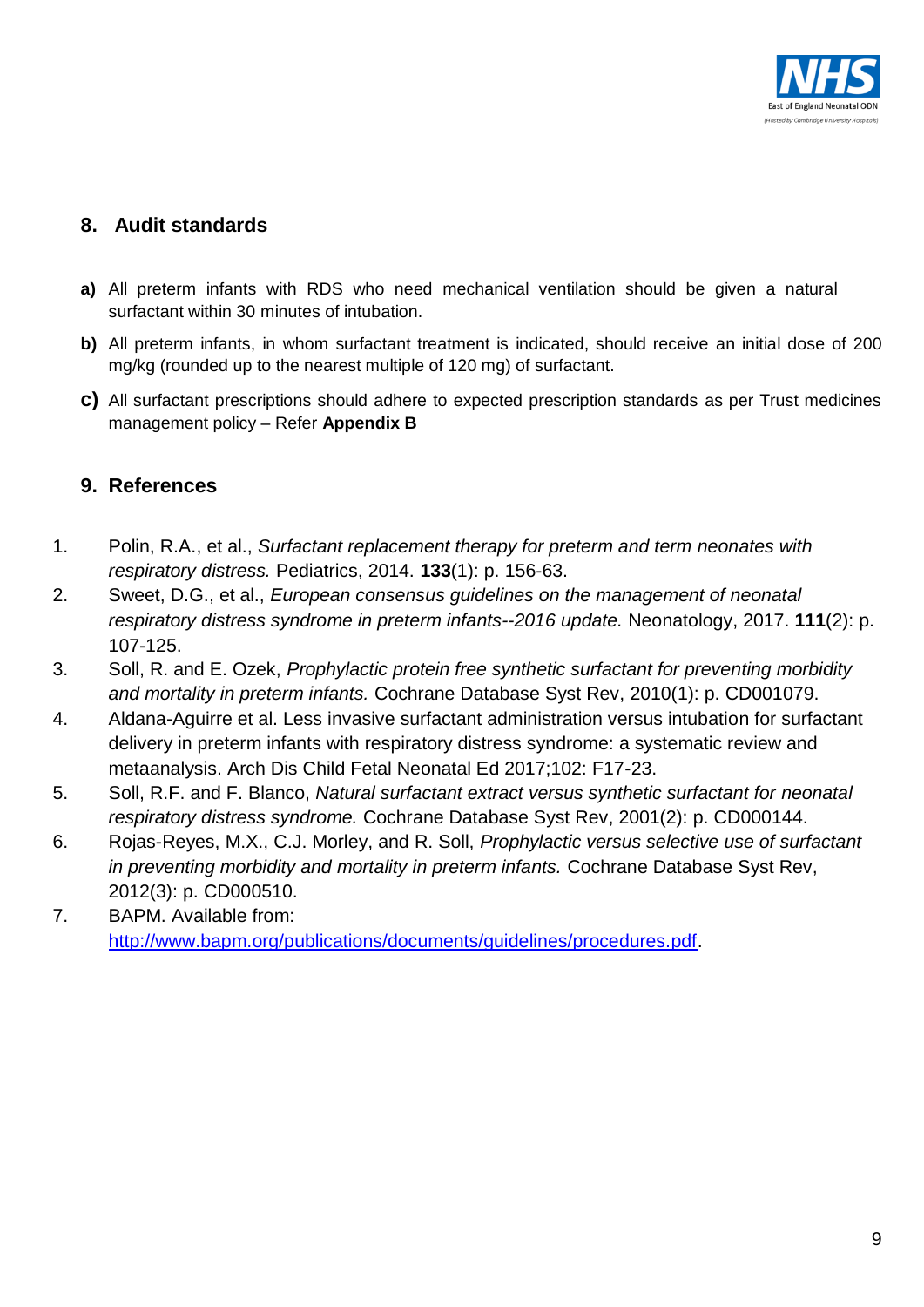

*All Rights Reserved. The East of England Neonatal ODN withholds all rights to the maximum extent allowable under law. Any unauthorised broadcasting, public performance, copying or re-recording will constitute infringement of copyright. Any reproduction must be authorised and consulted with by the holding organisation (East of England Neonatal ODN).*

*The organisation is open to share the document for supporting or reference purposes but appropriate authorisation and discussion must take place to ensure any clinical risk is mitigated. The document must not incur alteration that may pose patients at potential risk. The East of England Neonatal ODN accepts no legal responsibility against any unlawful reproduction. The document only applies to the East of England region with due process followed in agreeing the content.*